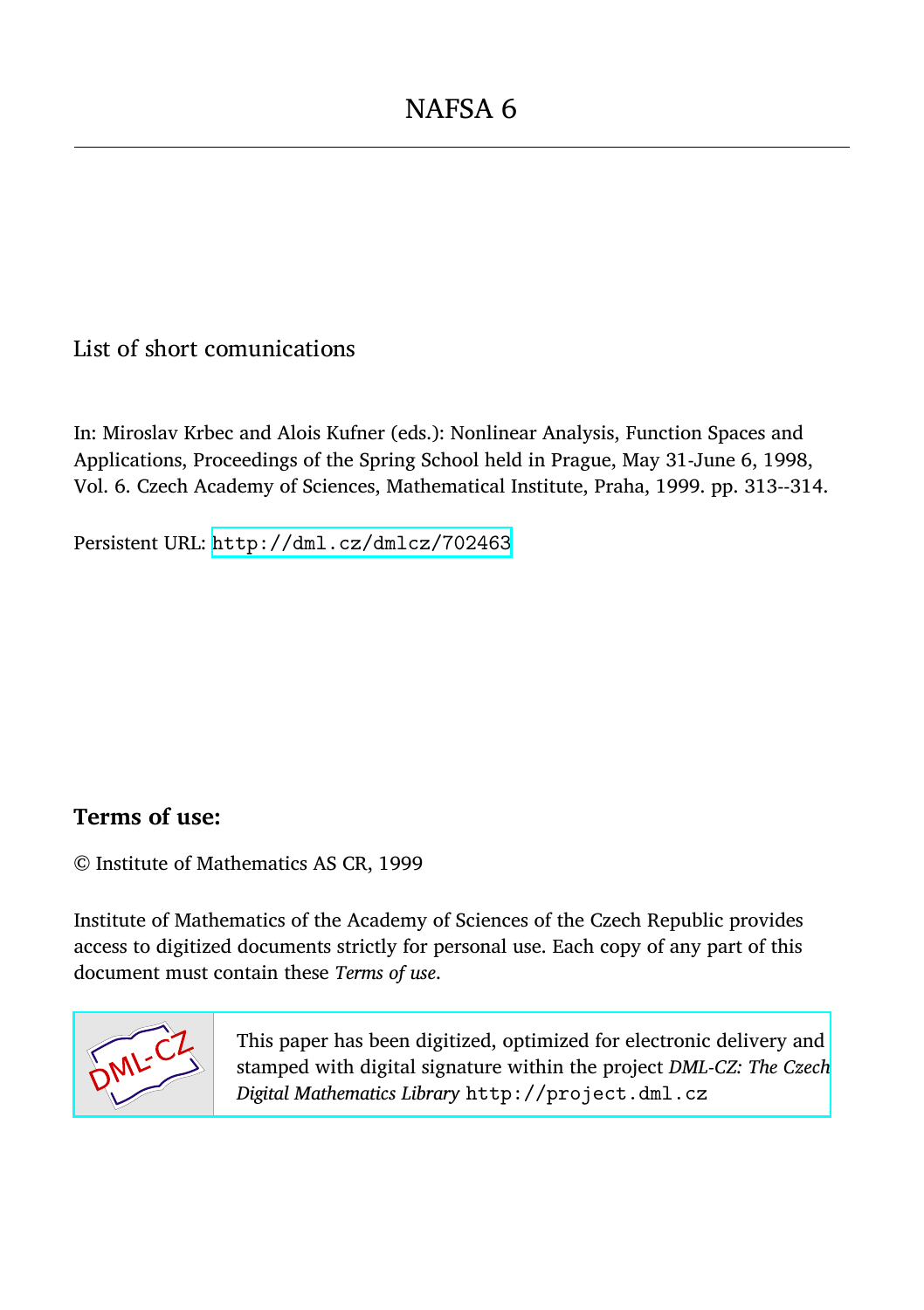## List of short comunications

- D. Apushkinskaya: Nonlinear Venttsel' problem
- R. Blei: Multi-linear Grothendieck inequalities and applications to multidimensional measure theory
- S. Boza: Discrete Hardy spaces
- A. Caetano: Entropy numbers of embeddings between logarithmic Sobolev spaces
- A. Castro: Sign changing solutions for semilinear elliptic equations
- **J. Cerdà**: Hardy's inequalities with decreasing weights
- Seng-Kee Chua: Sharp conditions for weighted 1-dimensional Poincare inequalities
- G. Curbera: Volterra convolution operators with values in rearrangementinvariant spaces
- W. Farkas: Eigenvalue distribution of some fractal semi-elliptic differential operators are a second contract to the contract of the contract of the contract of the contract of the contract of the contract of the contract of the contract of the contract of the contract of the contract of the contrac
- J. García-Cuerva: Operators associated to the Ornstein-Uhlenbeck semigroup
- A. Gogatishvili: Certain Volterra integral operators in weighted rearrangement-invariant Banach function spaces
- M. Gol'dman: On the principle of duality in Orlicz-Lorentz spaces
- **P. Hajlasz**: New characterizations of the Sobolev spaces
- **D. Haroske**: *Logarithmic spaces on*  $\mathbb{R}^n$
- V. Kokilashvili: Two weight criteria for compactness of potentials and Fourier multipliers
- H.-G. Leopold: Limiting embeddings and entropy numbers
- L. Maligranda: The failure of Hardy's inequality and interpolation of intersections
- **J. Martin**: Interpolation of Lorentz spaces
- **M. T. Martinez**: Vector-valued martingales
- A. Meskhi: Solution of boundedness and compactness weight problems for the Riemann-Liouville operator